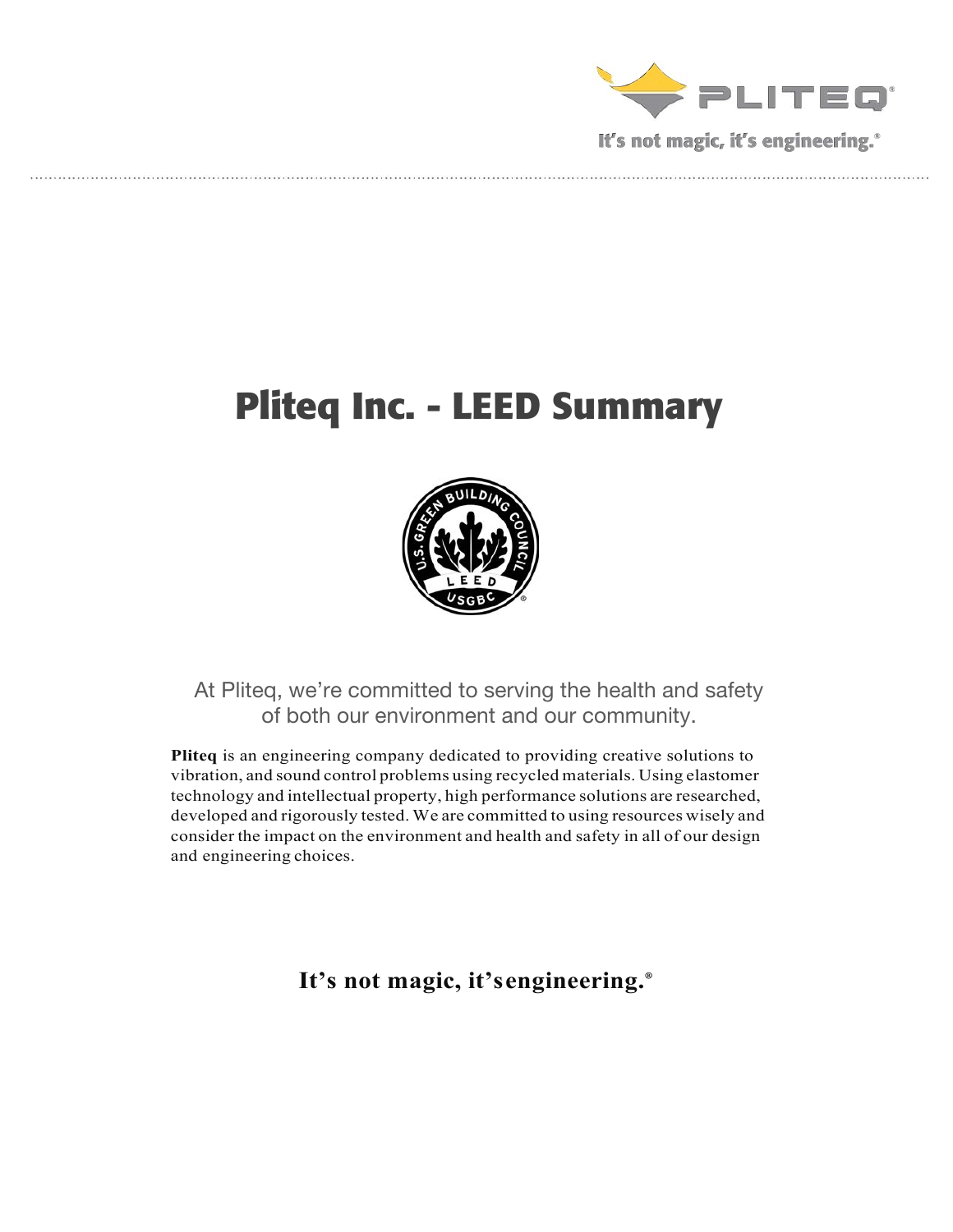

#### **What is LEED?**

The Leadership in Energy and Environmental Design (LEED) Green Building Rating System represents the U.S. Green Building Council's effort to provide an international standard for what constitutes a "green" building. It is utilized as a design guideline and certification tool for architects and designers seeking to develop high-performance, sustainable buildings.

The LEED rating system defines the requirements, by category, needed to achieve points under each area. Projects earn one or more points toward certification by meeting or exceeding each credit's technical requirements. Points compute to a final score that relates to one of four possible levels of certification: LEED Certified, LEED Silver, LEED Gold, or LEED Platinum.

### **Why is LEED certification beneficial?**

In addition to the obvious environmental benefits, certification proves to the market that a building is efficient and incorporates responsible building practices. LEED certification showcases environmental commitment and leadership to both your community and employees. As a result, positive publicity and exposure may be generated.

Green buildings have also been proven to be more economically efficient as a result of the following factors:

- Improved health and safety of occupants
- Increased student and employeeproductivity
- Lowered turnover and absenteeism
- Reduced building operation costs
	- Higher return on investment

**Recycled rubber underlayment** and **resilient sound isolation clips** are growing categories for sound control within the construction industry and continue to increase in popularity as practical solutions for construction applications. The easy installation, durability, and quality of **Pliteq** products are ideal for a wide variety of sound control applications.

The demand for sound control products is increasing due to their many positive environmental attributes. The high-recycled content and low-VOC emissions make **GenieMat®** an environmentally sensitive choice for a variety of applications. The superior acoustic isolation capabilities of the **GenieClip®** and **GenieMat** provide building occupants with a high level of acoustic comfort and privacy.

### **How Pliteq Products Apply:**

Many products have the potential to contribute points toward LEED certification, but since credits are based on the performance of all the products involved in a particular project, there is not one stand-alone product that can guarantee you will obtain LEED points. It is the combination and the value of each product that is critical.

**Pliteq** products are designed to meet the stringent criteria required to help earn points in various categories.

#### **By specifying GenieMat and GenieClip, Pliteq enables projects to earn points towards LEED certification.**

Note:Creditrequirements differfrom one rating system to another. This guide isintended for general overview and use only. Please refer to USGBC's rating systems and reference guides for the specific requirements of each credit.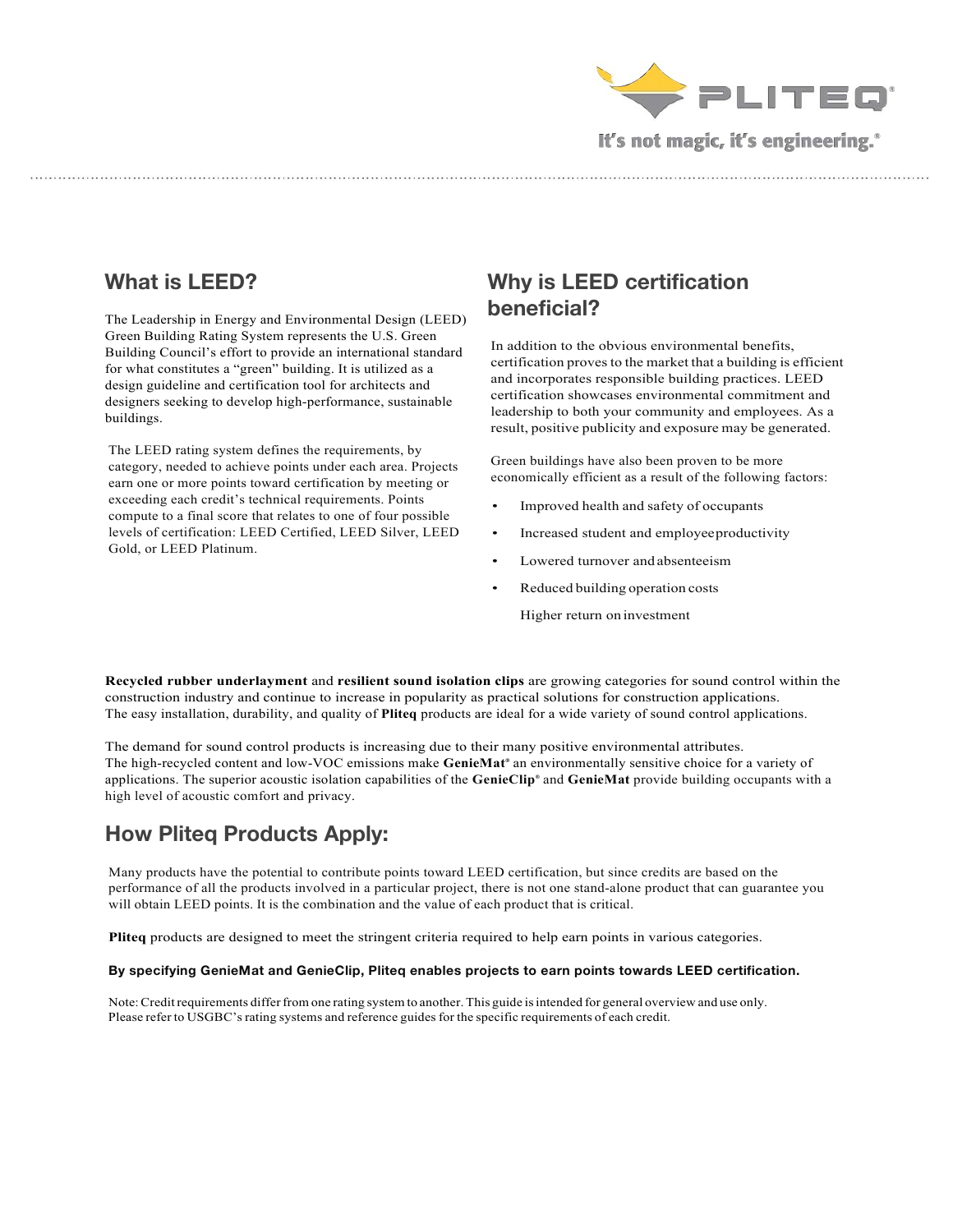

#### **LEED v2009**

Segment Explanations:

- LEED for New Construction and Renovations (LEED-NC) is designed to guide and distinguish high-performance commercial and institutional projects, including office, high-rise residential, and government buildings.
- LEED for Commercial Interiors (LEED-CI) is the green benchmark for the tenant improvement market. It is the recognized system for certifying high-performance green interiors that are healthy, productive places to work; are less costly to operate and maintain; and have a reduced environmental footprint.
- LEED for Existing Buildings: Operations & Maintenance (LEED-EB) helps building owners and operators measure operations, improvements and maintenance on a consistent scale, with the goal of maximizing operational efficiency while minimizing environmental impacts.
- LEED for Core and Shell Development (LEED-CS) is a green building rating system for designers, builders, developers and new building owners who want to address sustainable design for new core and shell construction.
- LEED for Schools (LEED-SCH) recognizes the unique nature of the design and construction of K-12 schools. Based on the LEED for New Construction rating system, it addresses issues such as classroom acoustics, master planning, mold prevention and environmental siteassessment.
- LEED for Healthcare (LEED-HC) guides the design and construction of both new buildings and major renovations of existing buildings, and can be applied to inpatient, outpatient and licensed long-term care facilities, medical offices, assisted living facilities and medical education and research centers.

| $o$ ints $)$<br>$\overline{009}$<br>$\overline{\mathbf{C}}$<br>ē,<br>⊃<br>z o<br>$\equiv$<br>$\mathbf{E}$<br>$\mathbf{e}$<br>딕<br>$\overline{\mathbf{d}}$<br>s | Category                     | <b>Credit Number</b>               | <b>Credit Title</b>                                                                          | <b>Applicable Products</b>                 |
|----------------------------------------------------------------------------------------------------------------------------------------------------------------|------------------------------|------------------------------------|----------------------------------------------------------------------------------------------|--------------------------------------------|
|                                                                                                                                                                | Materials and Resources      | MR4                                | Recycled Content: 10%                                                                        | GenieMat, GenieClip                        |
|                                                                                                                                                                |                              | MR4                                | Recycled Content: 20%                                                                        | GenieMat, GenieClip                        |
|                                                                                                                                                                |                              | MR <sub>5</sub><br>MR <sub>5</sub> | Regional Materials: 10%<br>Regional Materials: 20%                                           | GenieMat, GenieClip<br>GenieMat, GenieClip |
|                                                                                                                                                                | Indoor Environmental Quality | IEO4.1<br>IEO4.3                   | Low-Emitting Materials - Adhesives and Sealants<br>Low-Emitting Materials - Flooring Systems | <b>GenieMat FAS</b><br>GenieMat            |
|                                                                                                                                                                | Innovation in Design         | ID <sub>1</sub>                    | Superior Acoustic Isolation                                                                  | <b>GenieMat, GenieClip</b>                 |
|                                                                                                                                                                |                              | ID <sub>1</sub>                    | Recycled Content: 30%                                                                        | <b>GenieMat, GenieClip</b>                 |
|                                                                                                                                                                |                              | ID <sub>1</sub>                    | Regional Materials: 30%                                                                      | GenieMat, GenieClip                        |
|                                                                                                                                                                |                              | ID <sub>1</sub>                    | Pilot Credit 24: Acoustics                                                                   | <b>GenieClip</b>                           |

|                                       | Category                            | Credit Number           | <b>Credit Title</b>                                                                          | <b>Applicable Products</b>                 |
|---------------------------------------|-------------------------------------|-------------------------|----------------------------------------------------------------------------------------------|--------------------------------------------|
| $\mathbf{S}$                          | Materials and Resources             | MR4                     | Recycled Content: 10%                                                                        | GenieMat, GenieClip                        |
| 2009<br>ъ                             |                                     | MR4                     | Recycled Content: 20%                                                                        | GenieMat, GenieClip                        |
| e<br>Æ                                |                                     | MR 5<br>MR <sub>5</sub> | Regional Materials: 10%<br>Regional Materials: 20%                                           | GenieMat, GenieClip<br>GenieMat, GenieClip |
| $\bullet$<br>$=$<br>Ê<br>$\mathbf{e}$ | <b>Indoor Environmental Quality</b> | IEO4.1<br>IEO4.3        | Low-Emitting Materials - Adhesives and Sealants<br>Low-Emitting Materials - Flooring Systems | <b>GenieMat FAS</b><br><b>GenieMat</b>     |
| 巨                                     | Innovation in Design                | ID <sub>1</sub>         | Superior Acoustic Isolation                                                                  | GenieMat, GenieClip                        |
| $\mathbf{f}$<br>=                     |                                     | ID <sub>1</sub>         | Recycled Content: 30%                                                                        | GenieMat, GenieClip                        |
|                                       |                                     | ID <sub>1</sub>         | Regional Materials: 30%                                                                      | GenieMat, GenieClip                        |
|                                       |                                     | ID <sub>1</sub>         | Pilot Credit 24: Acoustics                                                                   | <b>GenieClip</b>                           |

|                              | Category                     | <b>Credit Number</b> | <b>Credit Title</b>                                              | <b>Applicable Products</b>     |
|------------------------------|------------------------------|----------------------|------------------------------------------------------------------|--------------------------------|
| $\mathbf{G}$<br>$\mathbf{S}$ | Materials and Resources      | MR <sub>3</sub>      | Sustainable Purchasing – Facility Alterations and Additions: 50% | <b>GenieMat, FAS</b>           |
| $\frac{3}{2}$ .              | Indoor Environmental Quality | IEQ 2.1              | Occupant Comfort - Occupant Survey                               | <b>GenieMat, GenieClip</b>     |
| e<br>$\mathbf{r}$            | Innovation in Operations     | IO <sub>1</sub>      | Superior Acoustic Isolation                                      | GenieMat, GenieClip (Retrofit) |
| ГG,<br>므                     |                              | IO <sub>1</sub>      | Sustainable Purchasing - Facility Alterations and Additions: 95% | <b>GenieMat, FAS</b>           |
| ਚਾ                           |                              |                      |                                                                  |                                |
| EED<br>ೆ                     |                              |                      |                                                                  |                                |
| $\sim$                       |                              |                      |                                                                  |                                |
| €<br>=                       |                              |                      |                                                                  |                                |
|                              |                              |                      |                                                                  |                                |
|                              |                              |                      |                                                                  |                                |
|                              |                              |                      |                                                                  |                                |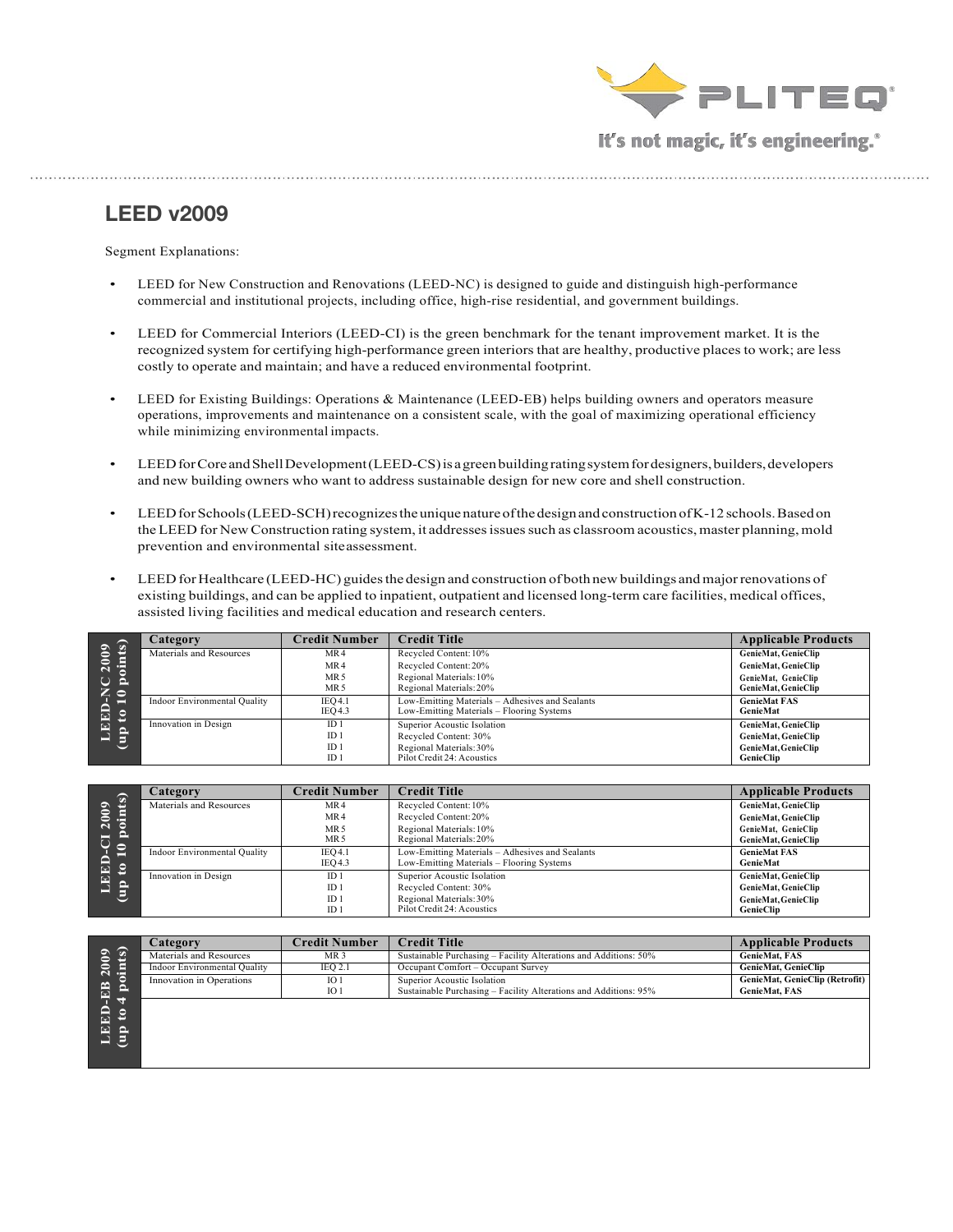

| $\overline{\mathbf{s}}$<br>2009<br>E.       | Category                            | <b>Credit Number</b> | <b>Credit Title</b>                             | <b>Applicable Products</b> |
|---------------------------------------------|-------------------------------------|----------------------|-------------------------------------------------|----------------------------|
|                                             | Materials and Resources             | MR4                  | Recycled Content: 10%                           | GenieMat, GenieClip        |
|                                             |                                     | MR4                  | Recycled Content: 20%                           | GenieMat, GenieClip        |
|                                             |                                     | MR <sub>5</sub>      | Regional Materials: 10%                         | GenieMat, GenieClip        |
| ්ර<br>e<br>Y<br>$\bullet$<br>EED.<br>으<br>e |                                     | MR <sub>5</sub>      | Regional Materials: 20%                         | GenieMat, GenieClip        |
|                                             | <b>Indoor Environmental Quality</b> | IEO4.1               | Low-Emitting Materials - Adhesives and Sealants | <b>GenieMat FAS</b>        |
|                                             |                                     | IEO4.3               | Low-Emitting Materials - Flooring Systems       | <b>GenieMat</b>            |
|                                             | Innovation in Design                | ID <sub>1</sub>      | Superior Acoustic Isolation                     | GenieMat, GenieClip        |
| E<br>ᆷ                                      |                                     | ID <sub>1</sub>      | Recycled Content: 30%                           | GenieMat, GenieClip        |
|                                             |                                     | ID <sub>1</sub>      | Regional Materials: 30%                         | GenieMat, GenieClip        |

| $\mathbf{ts}$                | Category                            | Credit Number   | <b>Credit Title</b>                             | <b>Applicable Products</b> |
|------------------------------|-------------------------------------|-----------------|-------------------------------------------------|----------------------------|
| ౩                            | Materials and Resources             | MR 4            | Recycled Content: 10%                           | <b>GenieMat, GenieClip</b> |
| Θ<br>∍<br>'ā<br>$\mathbf{C}$ |                                     | MR <sub>4</sub> | Recycled Content: 20%                           | <b>GenieMat, GenieClip</b> |
| E<br>e                       |                                     | MR <sub>5</sub> | Regional Materials: 10%                         | <b>GenieMat, GenieClip</b> |
| SC                           |                                     | MR <sub>5</sub> | Regional Materials: 20%                         | <b>GenieMat, GenieClip</b> |
| $\mathbf{P}$                 | <b>Indoor Environmental Quality</b> | <b>IEO 4.1</b>  | Low-Emitting Materials - Adhesives and Sealants | <b>GenieMat FAS</b>        |
|                              |                                     | <b>IEO 4.3</b>  | Low-Emitting Materials - Flooring Systems       | <b>GenieMat</b>            |
| <b>BED</b><br>qp to          |                                     | IEQ 9           | <b>Enhanced Acoustical Performance</b>          | <b>GenieClip</b>           |
| $\mathbf{d}$                 | Innovation in Design                | ID <sub>1</sub> | Superior Acoustic Isolation                     | <b>GenieMat, GenieClip</b> |
| ٣L                           |                                     | ID <sub>1</sub> | Recycled Content: 30%                           | <b>GenieMat, GenieClip</b> |
|                              |                                     | ID <sub>1</sub> | Regional Materials: 30%                         | <b>GenieMat, GenieClip</b> |

| $\overline{\text{points}}$<br>$\mathbf{S}$ | Category                     | <b>Credit Number</b> | <b>Credit Title</b>                                               | <b>Applicable Products</b> |
|--------------------------------------------|------------------------------|----------------------|-------------------------------------------------------------------|----------------------------|
|                                            | Materials and Resources      | MR <sub>3</sub>      | Sustainably Sourced Materials and Products: 10%                   | GenieMat, GenieClip        |
| $\bar{c}$                                  |                              | MR <sub>3</sub>      | Sustainably Sourced Materials and Products: 20%                   | GenieMat, GenieClip        |
| ◡<br>$\Xi$ $\circ$                         |                              | MR <sub>3</sub>      | Sustainably Sourced Materials and Products: 30%                   | GenieMat, GenieClip        |
|                                            |                              | MR <sub>3</sub>      | Sustainably Sourced Materials and Products: 40%                   | GenieMat, GenieClip        |
| $=$                                        | Indoor Environmental Quality | IEQ <sub>2</sub>     | Acoustic Environment: Sound Isolation and Room Noise              | GenieMat, GenieClip        |
| 률<br>$\mathbf{e}$                          |                              | IEQ <sub>2</sub>     | Acoustic Environment: Acoustical Finishes and Site Exterior Noise | GenieMat, GenieClip        |
| Ę<br>$\frac{1}{2}$<br>=                    |                              | IEO 4                | Low-Emitting Materials - Group 1: Interior Adhesives and Sealants | <b>GenieMat FAS</b>        |
|                                            |                              | IEQ4                 | Low-Emitting Materials – Group 3: Flooring                        | GenieMat                   |
|                                            | Innovation in Design         | ID <sub>1</sub>      | Superior Acoustic Isolation                                       | GenieMat, GenieClip        |
|                                            |                              | ID <sub>1</sub>      | Sustainably Sourced Materials and Products: 50%                   | <b>GenieMat, GenieClip</b> |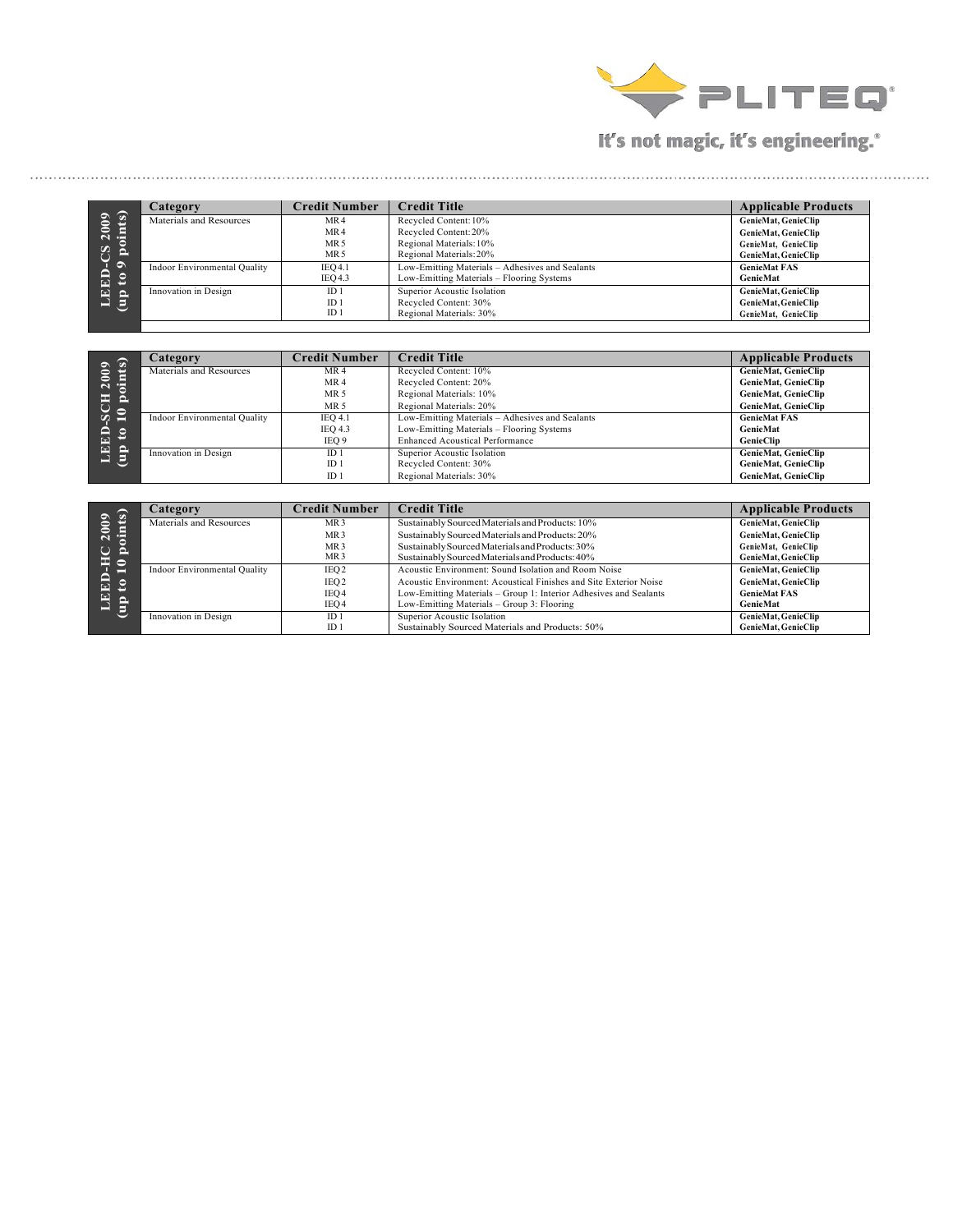

. . . . . . . . . . . . . . . .

## **LEED v4**

• The following table serves as a guide to all segments of LEED v4.

|                        |                                                                                                   |                                                                                                                                                                        | <b>Details</b>                                                                                                                                                                         |                                                                                          |
|------------------------|---------------------------------------------------------------------------------------------------|------------------------------------------------------------------------------------------------------------------------------------------------------------------------|----------------------------------------------------------------------------------------------------------------------------------------------------------------------------------------|------------------------------------------------------------------------------------------|
|                        | Category                                                                                          | <b>Credit Title</b>                                                                                                                                                    |                                                                                                                                                                                        | <b>Applicable Products</b>                                                               |
| $\overline{z}$<br>LEED | Materials and Resources                                                                           | Building Product Disclosure and Optimization -<br>Sourcing of Raw Materials<br>*Possible Regional Material Contribution                                                | Option 2: Recycled Content:<br>94% post-consumer recycled<br>rubber content                                                                                                            | GenieMat RST & GenieMat FF,<br><b>GenieMat FIT</b>                                       |
|                        | Building Product and Disclosure Optimization -<br>Materials and Resources<br>Material Ingredients |                                                                                                                                                                        | Option 1: Health Product<br>Declaration                                                                                                                                                | GenieMat RST & GenieMat FF.<br>GenieClip, GenieMat FIT,<br>GenieMat FAS2, GenieMat FASHM |
|                        | Low-Emitting Materials<br><b>Indoor Environmental Quality</b>                                     |                                                                                                                                                                        | -Compliant in accordance with<br>California Department of Public<br>Health (CDPH) Standard Method<br>$v11 - 2010$<br>$-0.5$ mg/m <sup>3</sup> or less                                  | GenieMat RST & GenieMat FF.<br><b>GenieMat FIT</b>                                       |
|                        | <b>Indoor Environmental Quality</b>                                                               | Low-Emitting Materials                                                                                                                                                 | Compliant with SCAQMD Rule<br>1168, July 1, 2005                                                                                                                                       | GenieMat FAS2, GenieMat FASHM                                                            |
|                        | <b>Indoor Environmental Quality</b>                                                               | <b>Acoustical Performance</b><br>Sound Transmission Requirements for floor/ceilings<br>and walls<br>*Opportunity for Innovation Credit for superior<br>sound isolation | Extensive acoustical test library<br>available on a multitude of wall and<br>floor ceiling assemblies - Contact<br>our Technical Services Department<br>for your specific requirements | GenieMat FF & GenieMat RST,<br><b>GenieClip, GenieMat FIT</b>                            |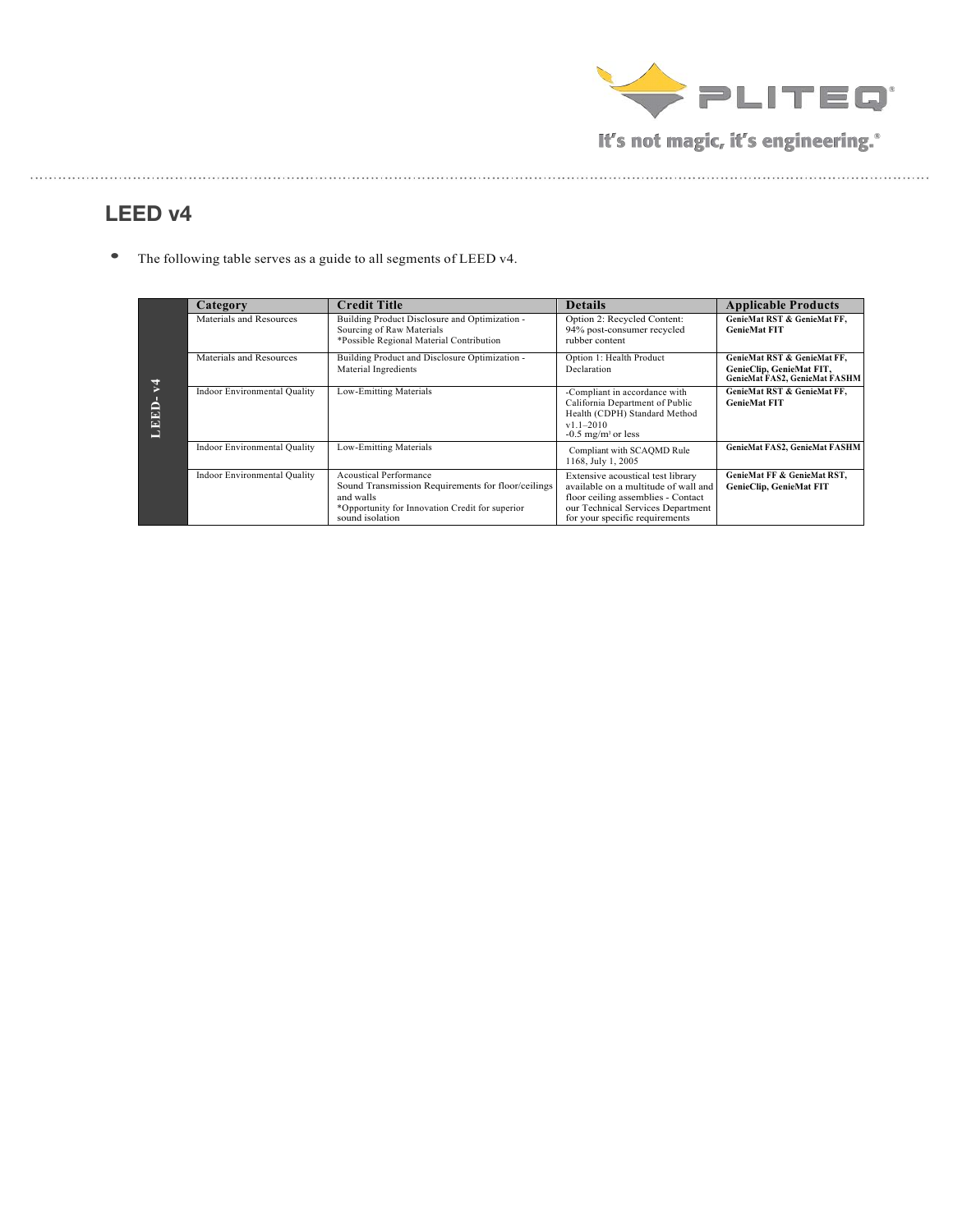

# **Product Information**

# **GenieMat® RST and GenieMat® FF**

Sound Control Underlayment (RST) and Floating Floors (FF)

GenieMat is a line of high-quality sound control underlayment and floating floors manufactured in Ontario and Ohio by Pliteq Inc, a leading innovator in recycled products technology. GenieMat is made from up to 94% post-consumer recycled rubber content and has been tested in many different laboratory and field test assemblies. It has been proven to repeatedly perform as engineered to meet design requirements. The product and engineering support provided by Pliteq Inc guarantees that GenieMat will work as specified, every time.

RST & FF are composed of 94% post-consumer recycled rubber

 Manufactured in Ontario and Ohio, which may qualify it as a regional product depending on the location of the project

**GenieMat RST** & **GenieMat FF** product lines are **FloorScore®** certified

 Significantly improves Sound Transmission Class (STC) and Impact Insulation Class (IIC) ratings of floor-ceiling assemblies, providing superior acoustic isolation and increased occupant comfort

 Minimizes the impact of site exterior noise on building facility occupants by isolating vibrations occurring from heliports, generators, mechanical equipment, building services, etc.

Can be used in retrofit projects to improve existing acoustic conditions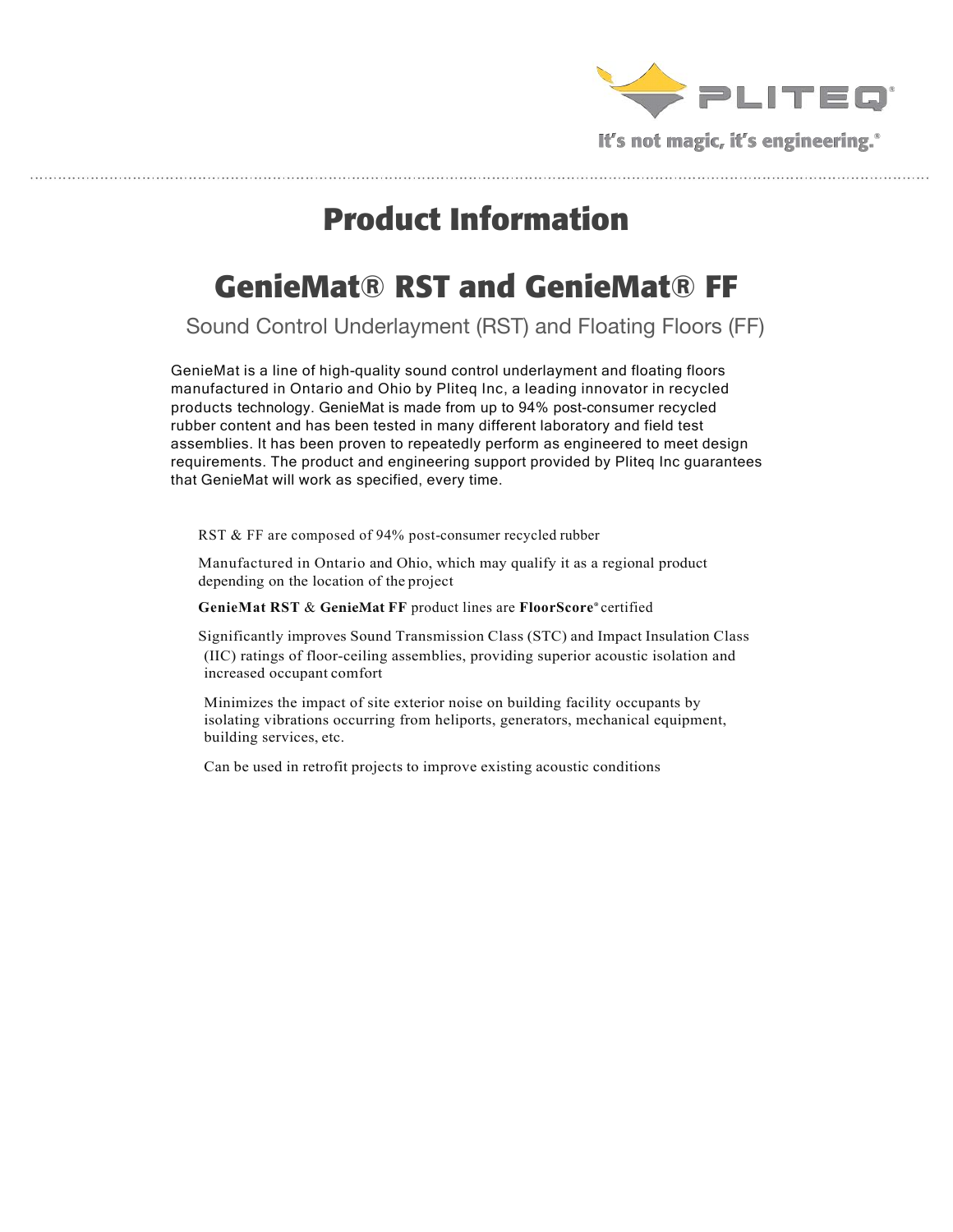

**GenieClip®**

Resilient Sound Isolation Clip

**GenieClip** is a unibody molded rubber and galvanized steel mount used for noise control (decoupling). Engineered for superior acoustical performance in reducing the transmission of airborne and impact sound through wall and floor-ceiling assemblies. Made from recycled components and engineered to reduce assembly weight, **GenieClip** contributes to LEED certified buildings.

Composed of 20% post-consumer recycled rubber

 Manufactured in Ontario and Ohio which may qualify it as a regional product depending on the location of the project Steel material is extracted from Detroit, MI, 48211; Rubber material is extracted from Avon Lake, OH44012

Significantly improves Sound Transmission Class (STC) and Impact Insulation Class

(IIC) ratings of wall and floor-ceiling assemblies, providing superior acoustic isolation and increased occupant comfort

Can be used in retrofit projects to improve existing acoustic conditions

# **GenieMat® FAS**

Sound Control Adhesive

**GenieMatFAS,GenieMatFAS2** & **GenieMatFASHM** are lines ofsound control adhesivesthat are used for bonding **GenieMat** sound control underlayments to various subfloors/ substrates, and for bonding all specified floor finishes and coverings, including vinyl floor products, to **GenieMat**sound control underlayments. **GenieMat FAS** adhesives are low-VOC and contain no hazardous chemicals as per OSHA Regulation CFR 1910.1200, and meets all federal, states, and local government indoor air qualityregulations.

 **GenieMat FAS, GenieMat FAS2** and **GenieMat FASHM** are **UL Greenguard** certified.